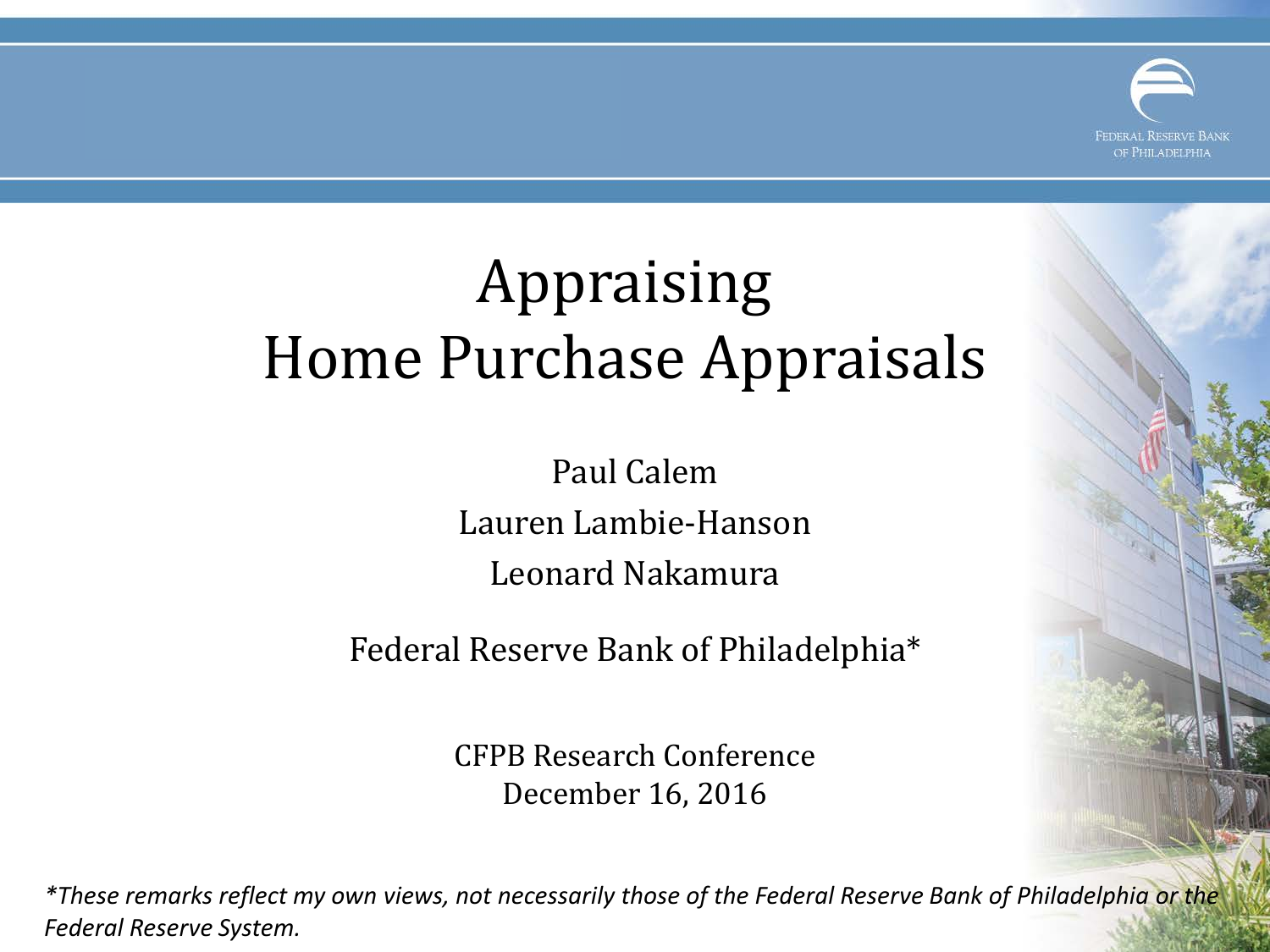#### Are appraisals truly objective?



- Home purchase appraisals are supposed to serve two main purposes:
	- 1) Inform the lender about the value of the house (collateral for loan)
	- 2) Help the buyer avoid overpaying for the property
- Increasingly, evidence has shown that many appraisals have been upwardly biased (inflated).
- According to the 2011 Financial Crisis Inquiry Commission Report (p.91):
	- "As the housing market expanded, [a] problem emerged in subprime and prime mortgage markets alike: inflated appraisals."
	- "One 2003 survey found that 55% of appraisers had felt pressured to inflate the value of homes; by 2006, this had climbed to 90%."
- Not just a thing of the past! Numerous policy and industry proposals and changes.

## THE WALL STREET JOURNAL.

#### Dodgy Home Appraisals Make a Comeback

Industry Executives See Parallels With Pre-Crisis Valuations; Regulators Are Wary

• What value do appraisals provide, and to whom?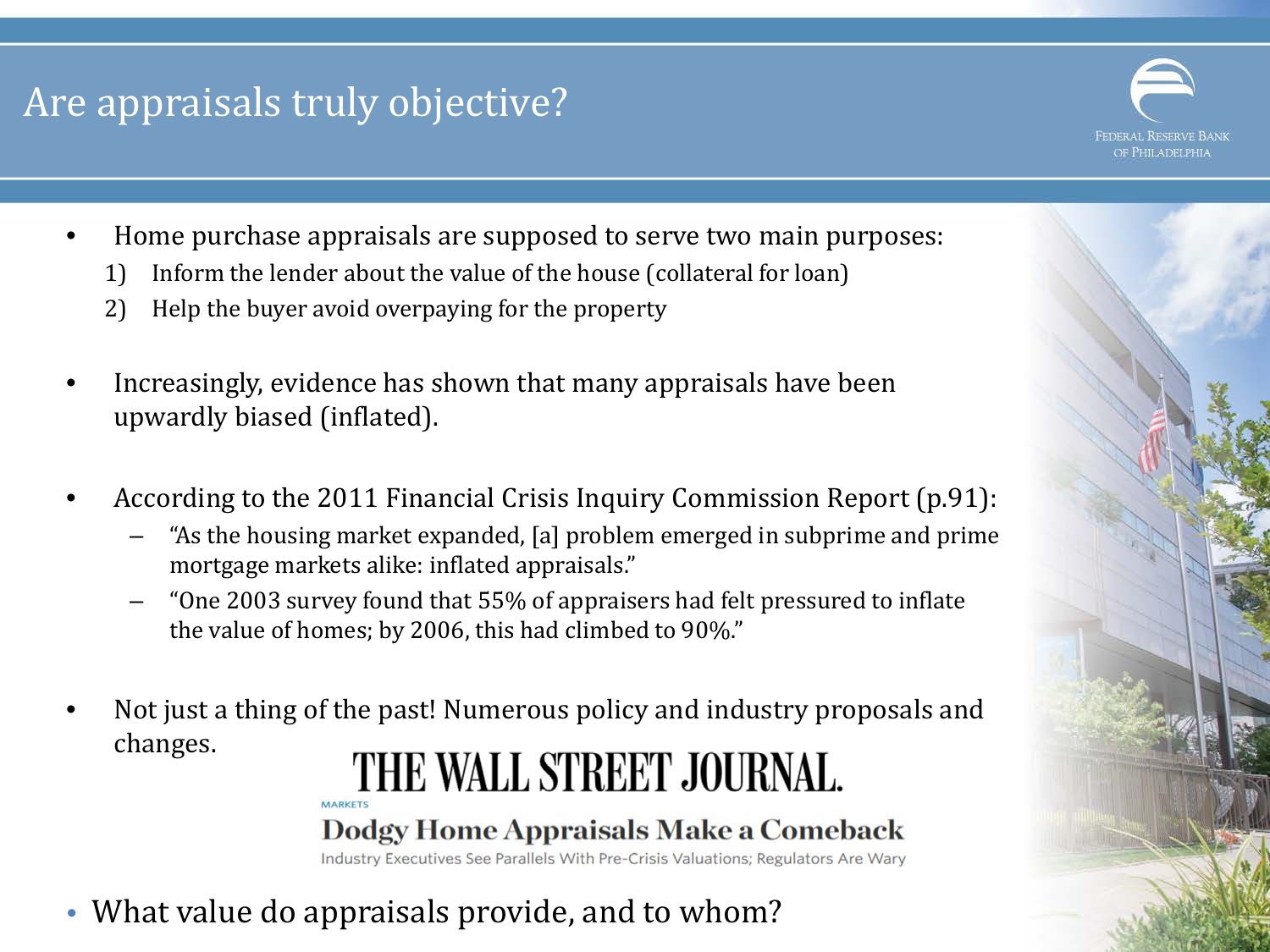#### How do appraisals work?



- You choose a house to buy, and you make an offer. You and the seller agree on a "contract price."
- If you need a mortgage, the lender will order an appraisal (for which you will pay \$300-\$600).
- Lender wants to ensure that the property (collateral) is valuable.
	- This affects your loan to value (LTV) ratio, since:
	- LTV = loan amount / min(appraisal amount, contract price)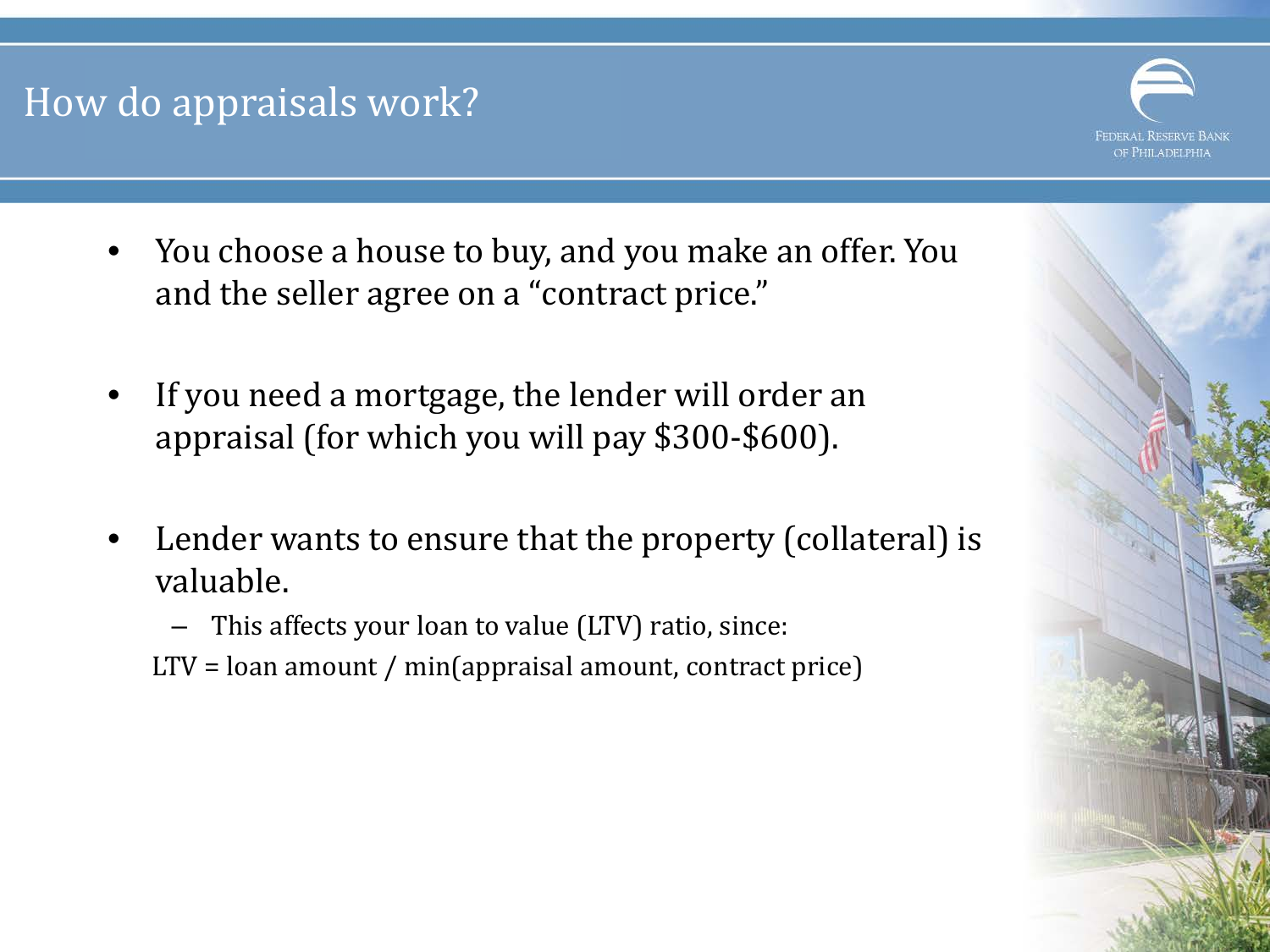## Why is the loan to value (LTV) ratio so important?

• Higher LTV (smaller down payment) means a borrower will pay more for the loan

**FEDERAL RESERVE BANK** DE PHILADELPHIA

- Loan-level price adjustments (higher interest rates)
- Mortgage insurance





Source: Authors' tabulations of data from [goodmortgage.com's](http://www.goodmortgage.com/Calculators/PMI.html) [PMI Calculator](http://www.goodmortgage.com/Calculators/PMI.html)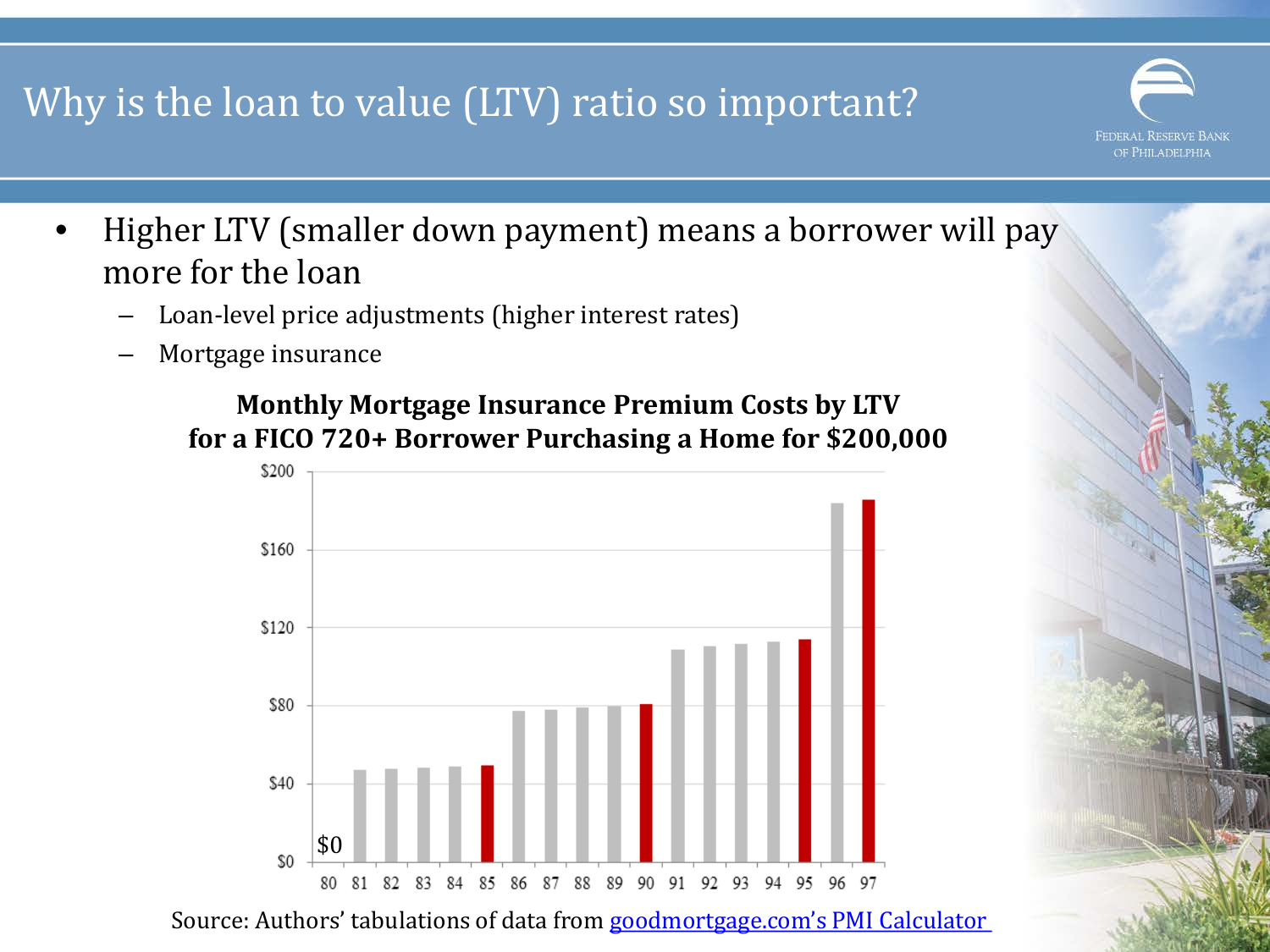#### Borrowers try to locate at LTV "notches."



**Number of 30-Year, Fixed-Rate Mortgage Applications 2013-2015**

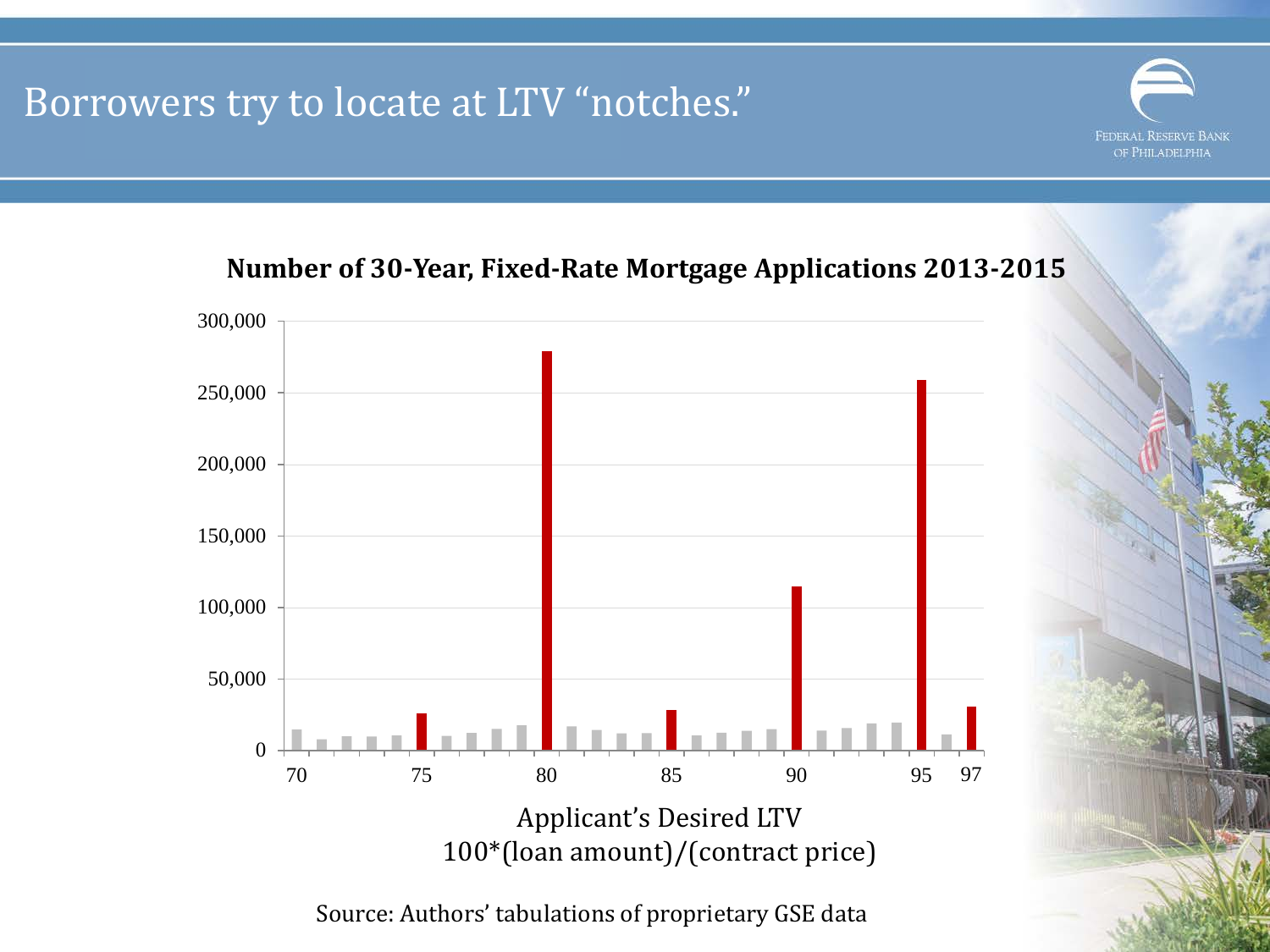## Outcomes of Appraisals



- Buyer's Options
	- If appraisal < contract price ("negative appraisal"):
		- You put up a higher down payment (to keep LTV same)
		- You accept higher LTV loan (higher cost)
		- You renegotiate the price with the seller
		- You decide not to buy the house
			- Most buyers have an "appraisal contingency" in the contract (keep earnest money)
	- If the appraisal ≥ contract price, transaction goes through
		- But if appraisal was biased, you've overpaid!
- Lender's Tradeoff
	- Negative appraisal  $\rightarrow$  transaction might fall through
	- Biased appraisal  $\rightarrow$  downward bias in measured risk of default
	- *Appraiser wants to retain the lender's business, so he acts to help balance these competing costs.*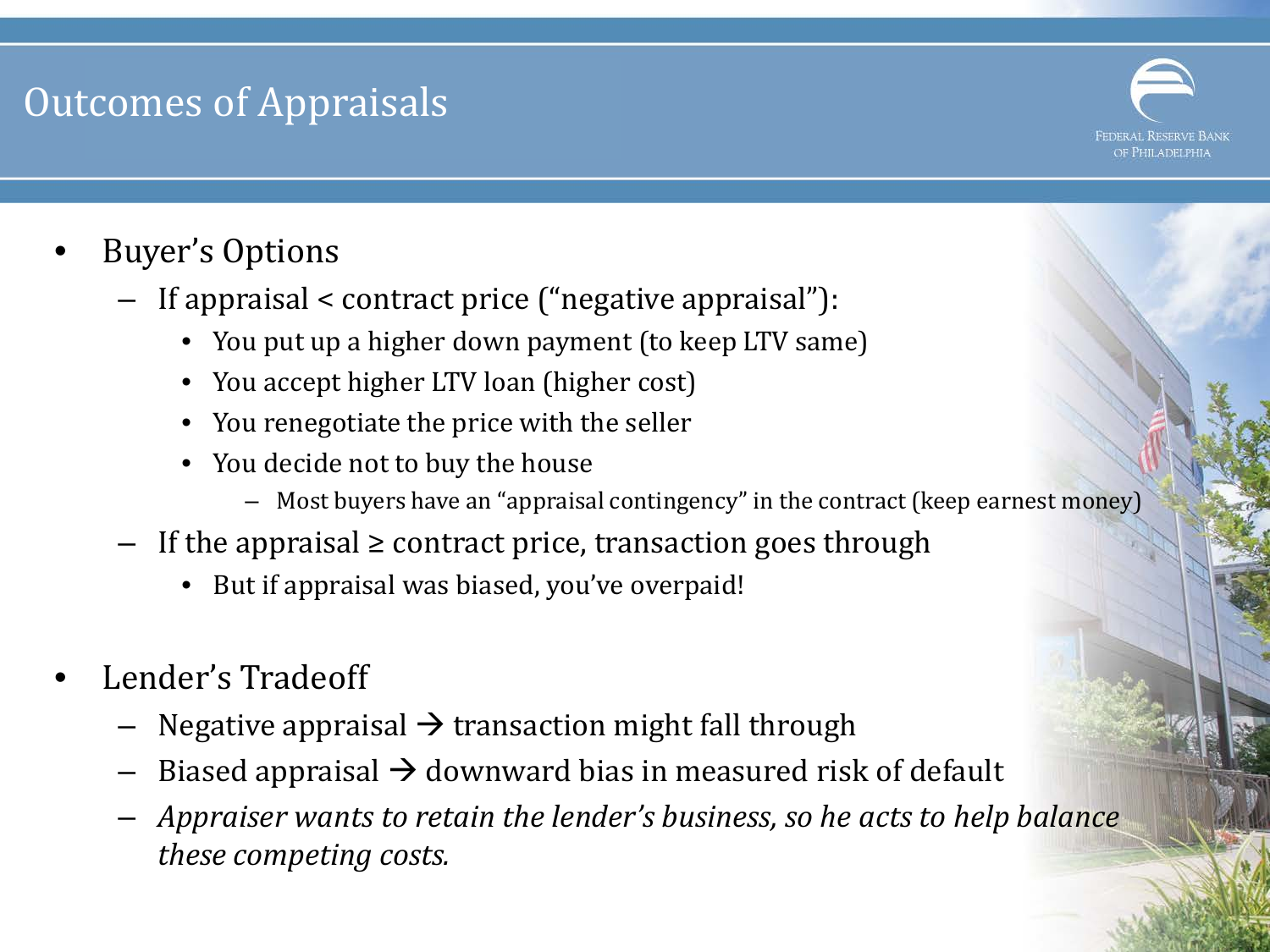## What information does the appraiser receive?

**FEDERAL RESERVE BANK** OF PHILADELPHIA

- Purchase ("contract") price
- Loan amount
	- Therefore, LTV

- Appraisals are undertaken to provide independent assessments of property values.
- How often do you think appraisal < contract price?

|                                                                                                                                                                                                                                    | <b>APPRAISAL ORDER FORM</b> |  |
|------------------------------------------------------------------------------------------------------------------------------------------------------------------------------------------------------------------------------------|-----------------------------|--|
|                                                                                                                                                                                                                                    |                             |  |
| Lender: <b>Example 2008</b>                                                                                                                                                                                                        |                             |  |
| Lender Phone # and email address: North American Communication of the American Communication of the American Communication of the American Communication of the American Communication of the American Communication of the Am     |                             |  |
| Full: Drive By: Final/Draw: Other:                                                                                                                                                                                                 |                             |  |
| Circle choice: Single Family / Multi Family Conventional / FHA Purchase / Refinance                                                                                                                                                |                             |  |
| Please fill out the order form completely and send proper documentation.                                                                                                                                                           |                             |  |
| Borrower: <b>Example 2018 Contract 2018 Contract 2018 Contract 2018 Contract 2018</b>                                                                                                                                              |                             |  |
| <b>Property Address:</b> No. 2008. The Contract of the Contract of the Contract of the Contract of the Contract of the Contract of the Contract of the Contract of the Contract of the Contract of the Contract of the Contract of |                             |  |
|                                                                                                                                                                                                                                    |                             |  |
|                                                                                                                                                                                                                                    |                             |  |
| Estimated Value: Loan Amount: Purchase Price:                                                                                                                                                                                      |                             |  |
|                                                                                                                                                                                                                                    |                             |  |
| Methods of Payment Accepted: Cash Money Order Certified Check Visa/MC                                                                                                                                                              |                             |  |
| For a purchase: Please attach a copy of the purchase contract.                                                                                                                                                                     |                             |  |

Special Instructions / Comments: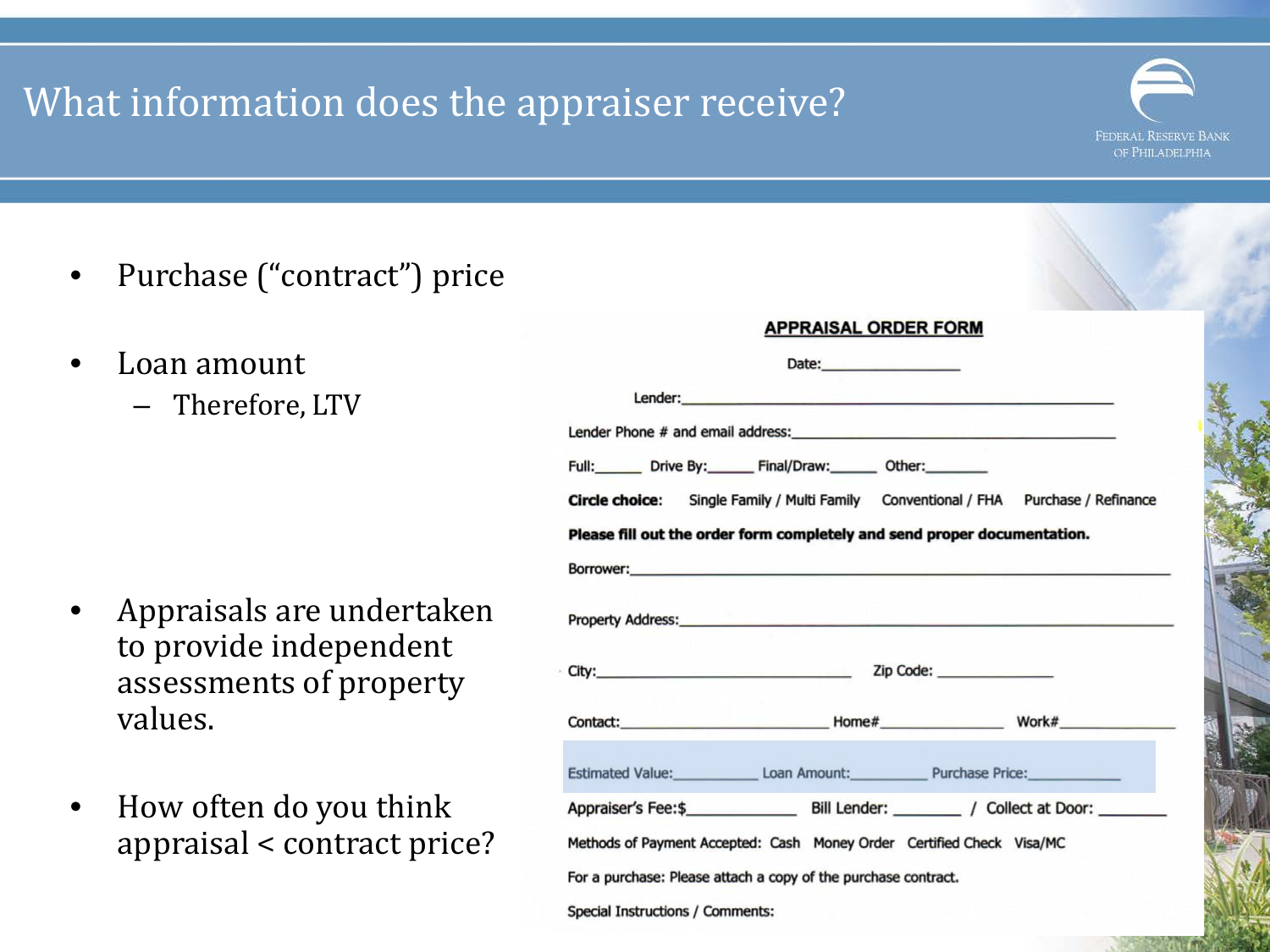#### Appraisals are rarely < contract price, often identical to it!

- If truly independent, expect distribution to be symmetric.
	- But it isn't. Results similar to Cho and Megbolugbe (1996), Agarwal, Ben-David, and Yao. (2013)



#### **Percentage Difference in Appraisal and Transaction Price**

**FEDERAL RESERVE BANK** OF PHILADELPHIA

Source: FNC data tabulated by Calem, Lambie-Hanson, and Nakamura (2015)

We argue that information is lost when appraisers set the appraisal equal to the transaction price instead of reporting a lower value.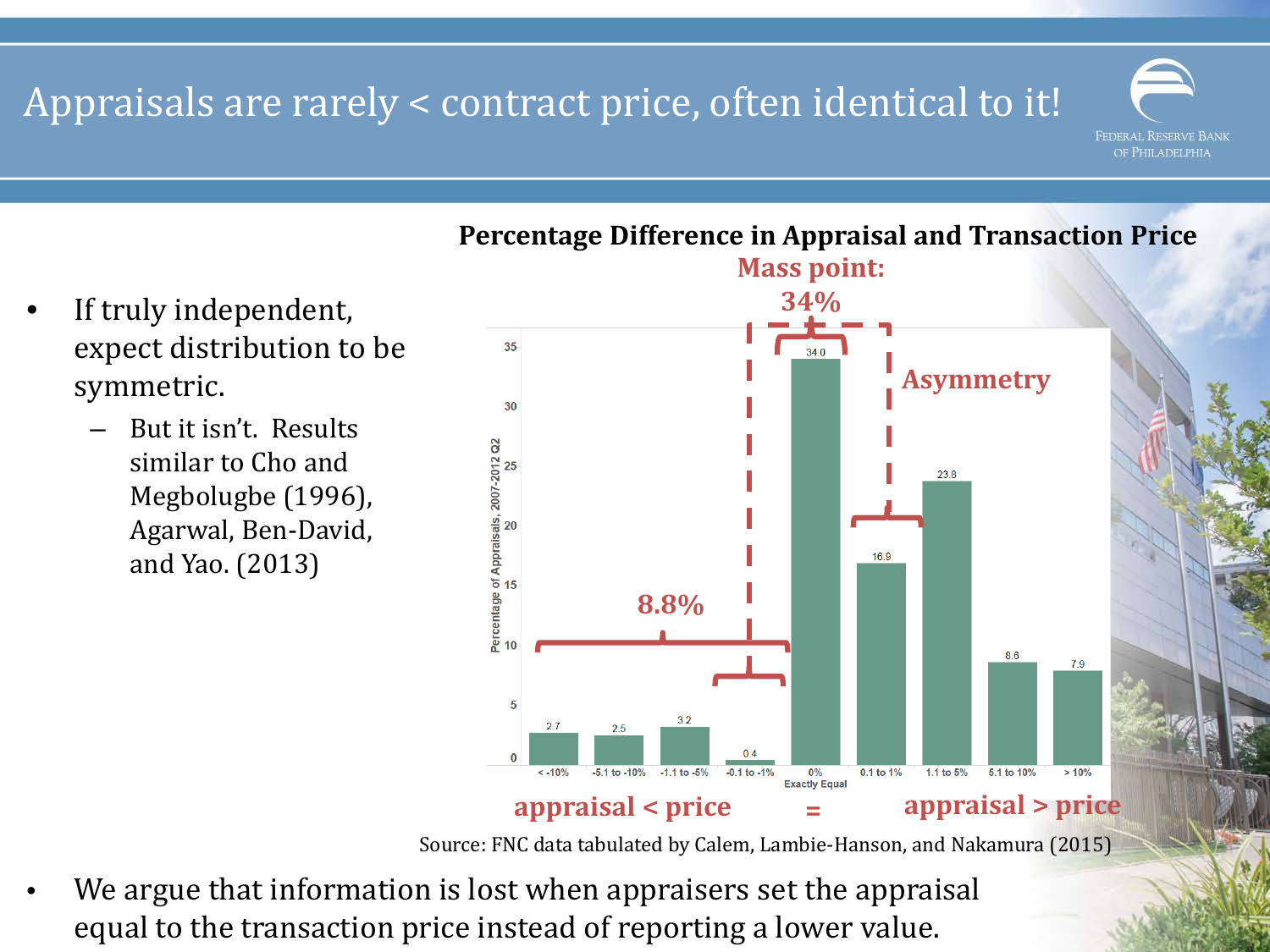## Percentage of Appraisals **Identical** to Contract Prices





• In California in 2013-2015, over half of appraisals were **exactly** identical to the contract price.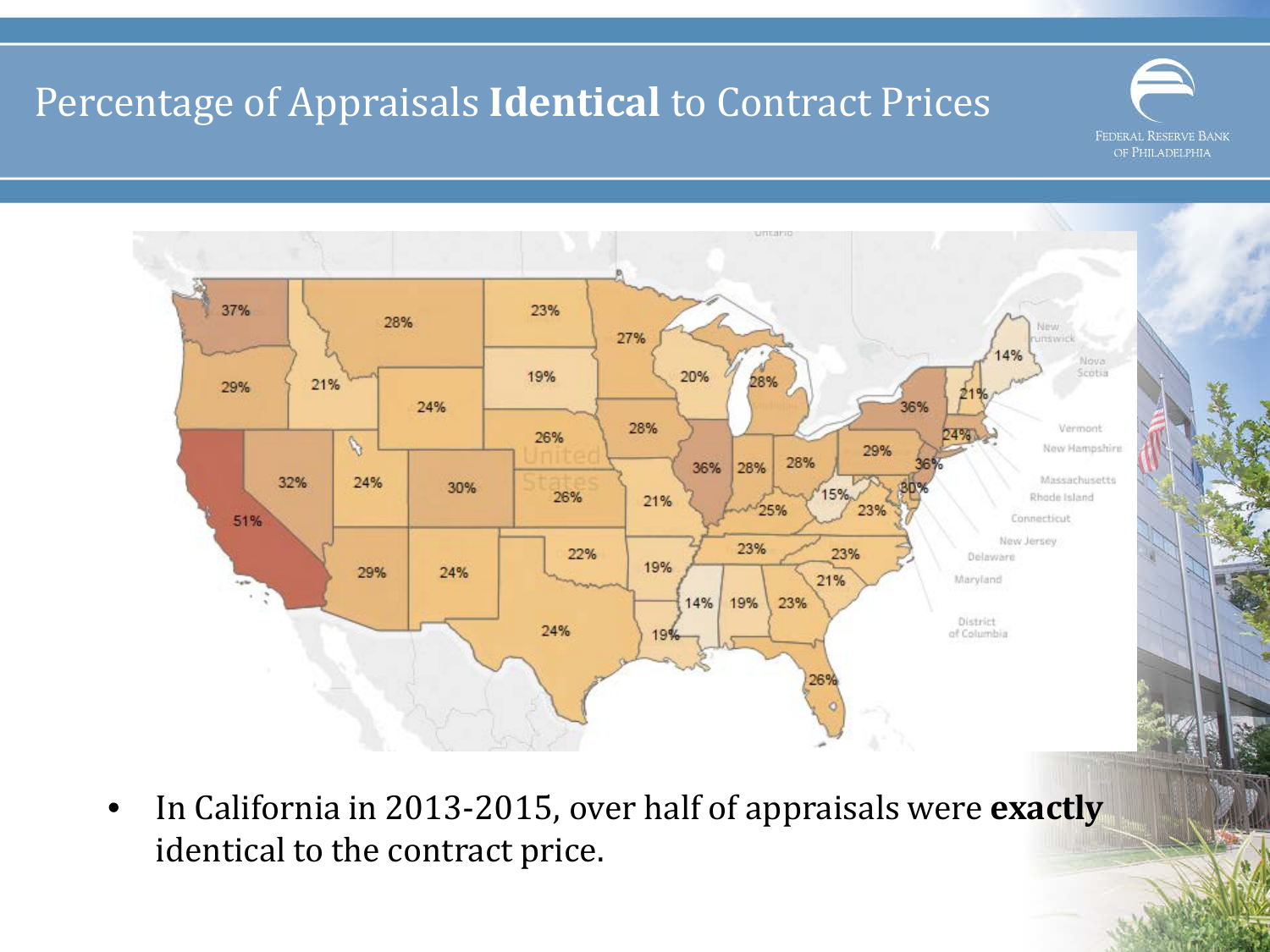#### Data



- Source: proprietary data from a government-sponsored enterprise
	- 1. 2013-2015 mortgage applications approved and denied
		- $n = 1.3$  million
		- Contract price, final sale price, appraisal, applied-for and final LTV
		- Borrower characteristics (credit score, debt-to-income ratio, etc.)
		- Do loans at LTV "notches" experience more information loss?
	- 2. 2003-2009 mortgages originated, tracked for 5 years
		- $n = 1$  million
		- Is information loss in appraisals correlated with increased probability of default (becoming 180+ days past due) in initial 5 years?
- County-level house price trends from Zillow, demographic data from Census, and area foreclosure rates from McDash Analytics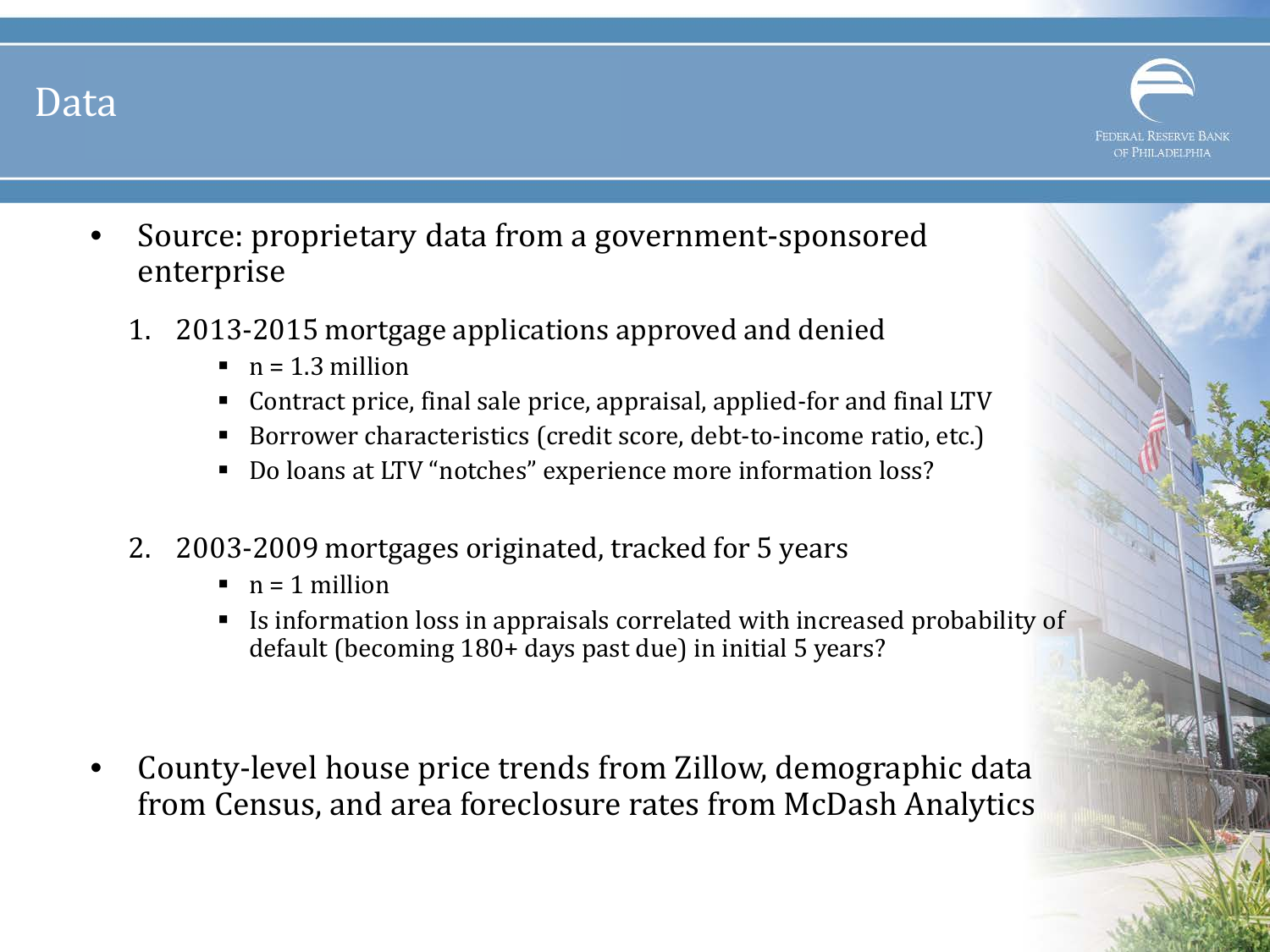#### Information Loss More Common at LTV "Notches"





- Linear probability models confirm info loss more common at notches
	- Appraisal = contract price about 8 percentage points more often at notches
	- Controls for year, state, house price trends, area foreclosure rates, etc.
	- Results are robust:
		- Controlling for appraiser, lender
		- Across different regions (sand states, West Coast, Rust Belt)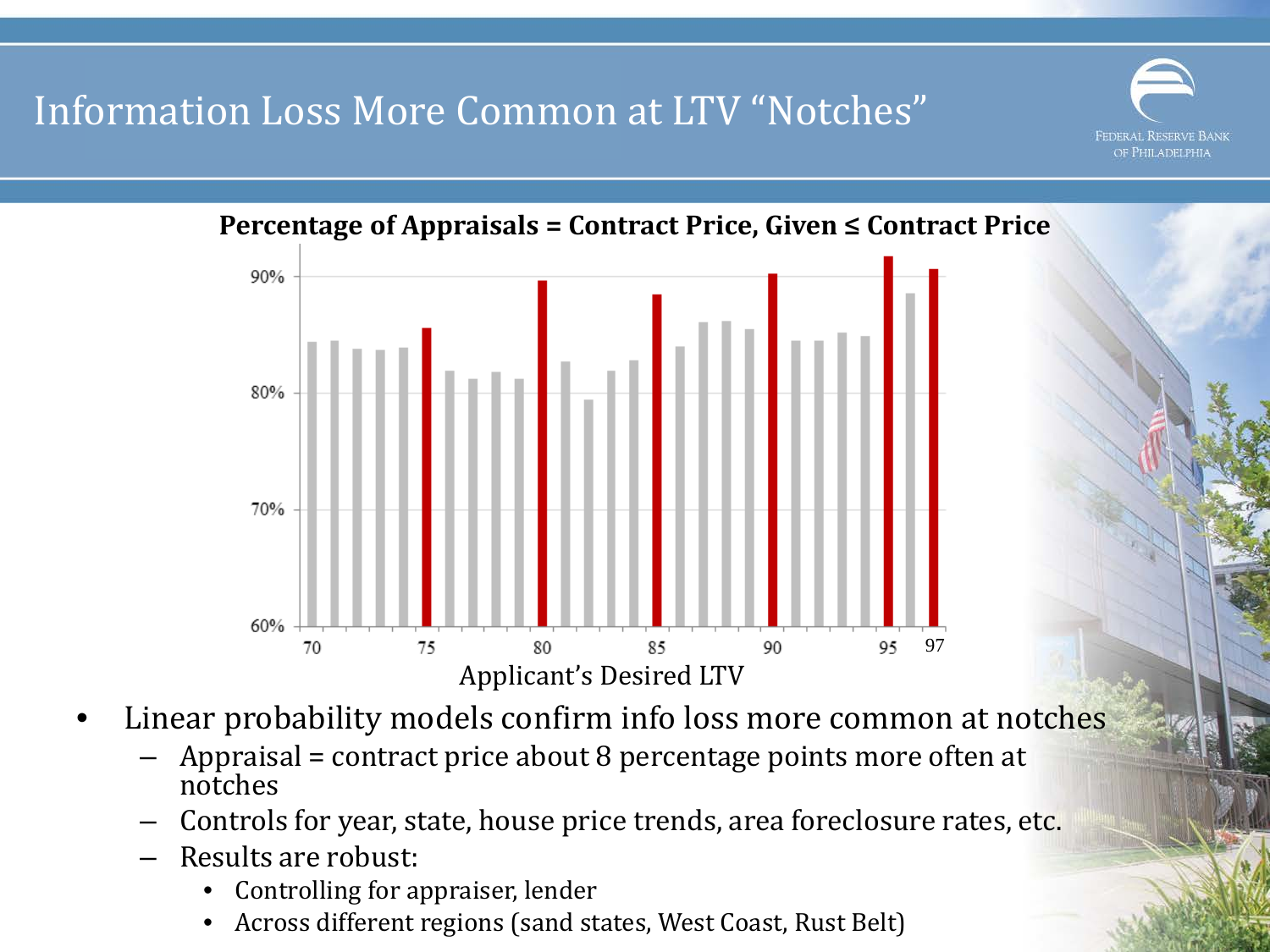## Negative appraisals help borrowers renegotiate.

FEDERAL RESERVE BANK de Philadelphia

- 57% of sales in our dataset with a negative appraisal were renegotiated, vs. 2% with an appraisal  $\geq$  the contract price
	- For negative appraisals that would bump a borrower to a higher LTV class, 71% were renegotiated
- Median savings at renegotiation =  $$6,000$ , or 2.5% of sales price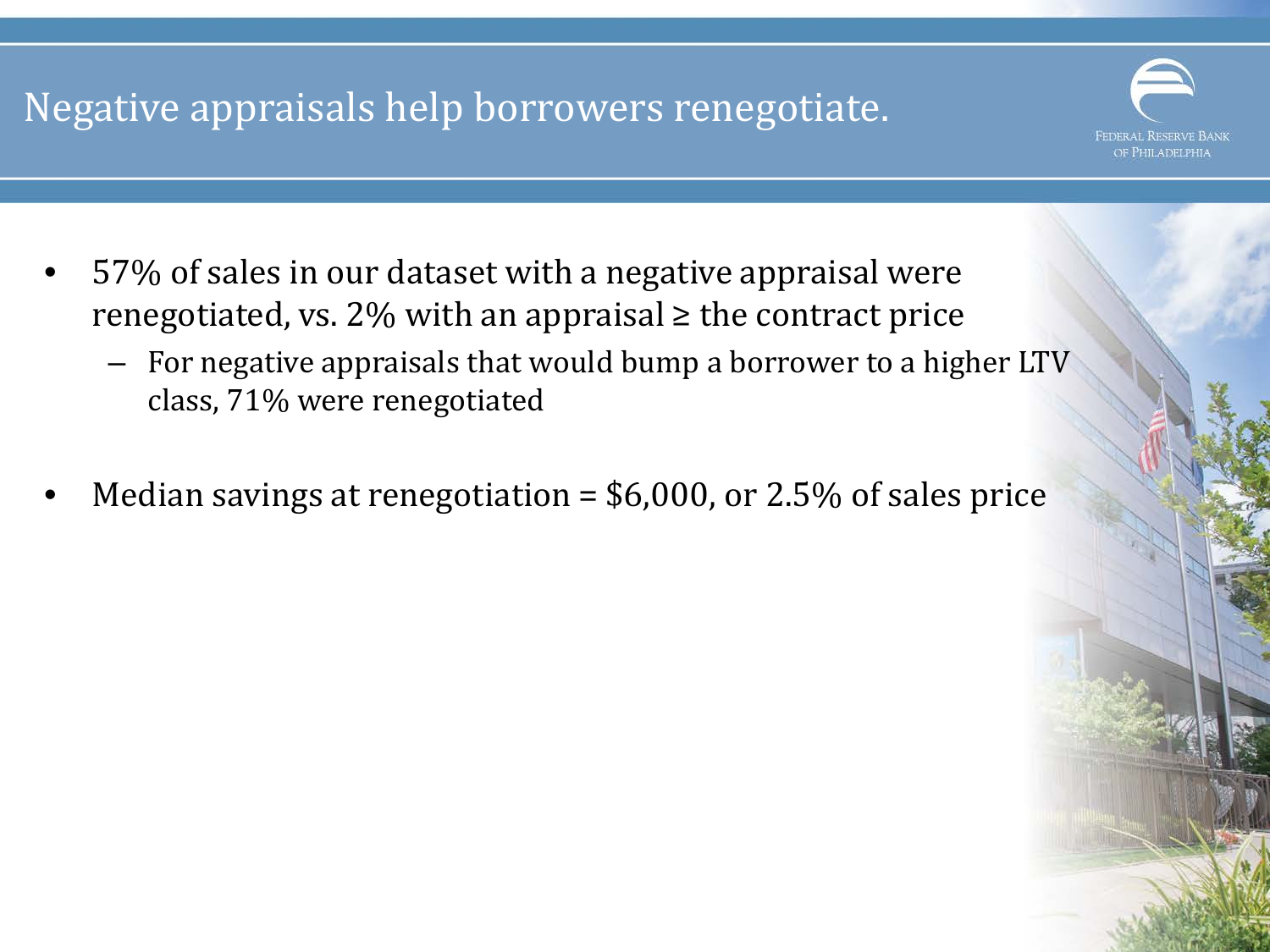Mortgage defaults are more common at LTV "notches."



Note: Data not displayed for 81% LTV, because only 43 mortgages in our dataset were at this LTV. The next smallest group was 82% LTV, which had 146 observations.

- **Linear probability models controlling for borrower- and loanlevel characteristics:** loans at notch LTVs were at about 1-2 percentage points higher default risk.
	- Increase in default risk is driven by loans with appraisal = price (those with information loss)

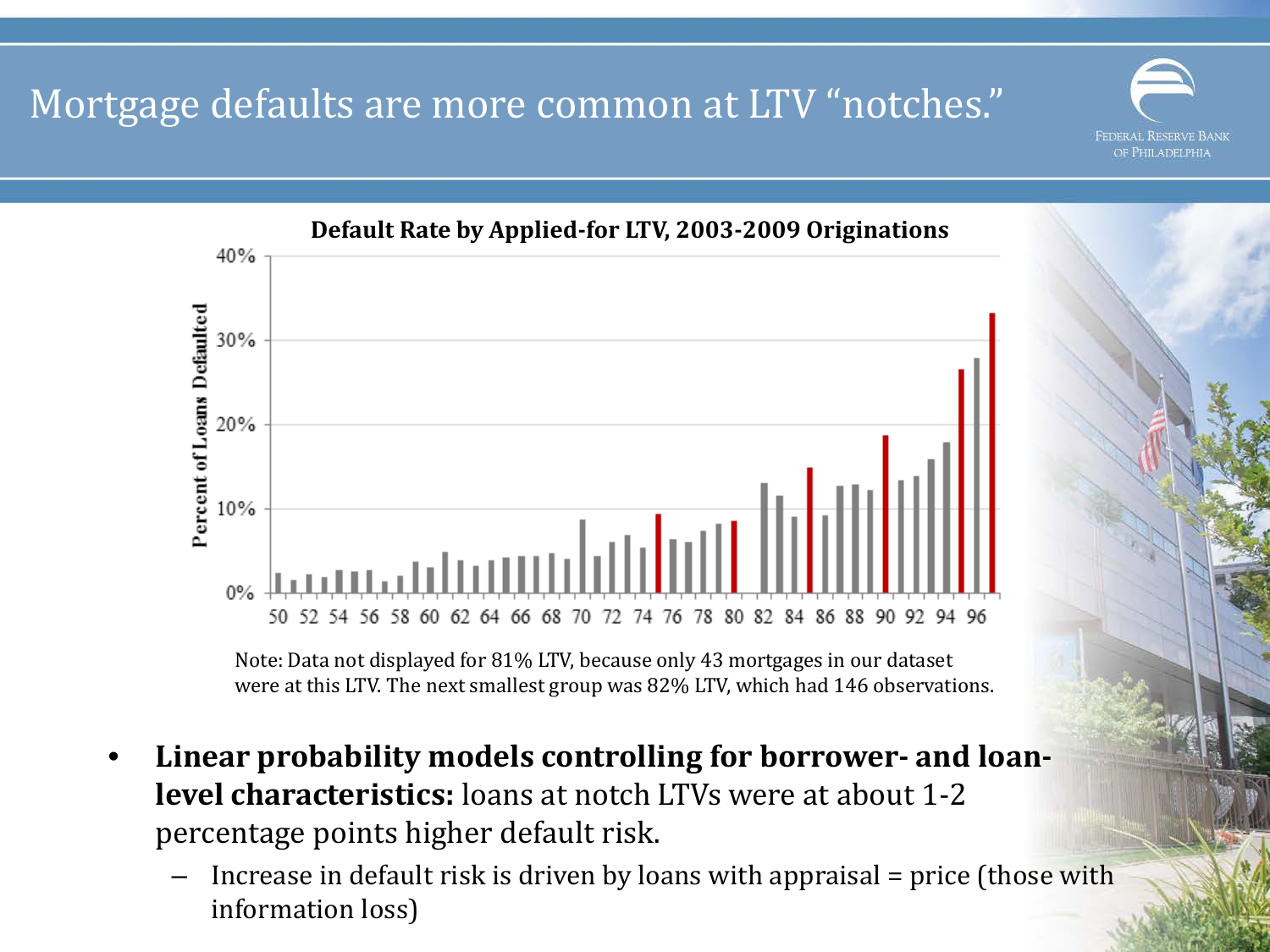#### Recap of Findings



- Bias and information loss in appraisals are very common.
	- Less than  $1/10^{th}$  of appraisals are below the transaction price.
	- More than  $1/3^{rd}$  of appraisals are identical to transaction price.
		- Much more common at LTV notches
- Negative appraisals help borrowers renegotiate.
- Where appraisal information loss is more common (at LTV notches), there are economically and statistically significant increases in default risk.